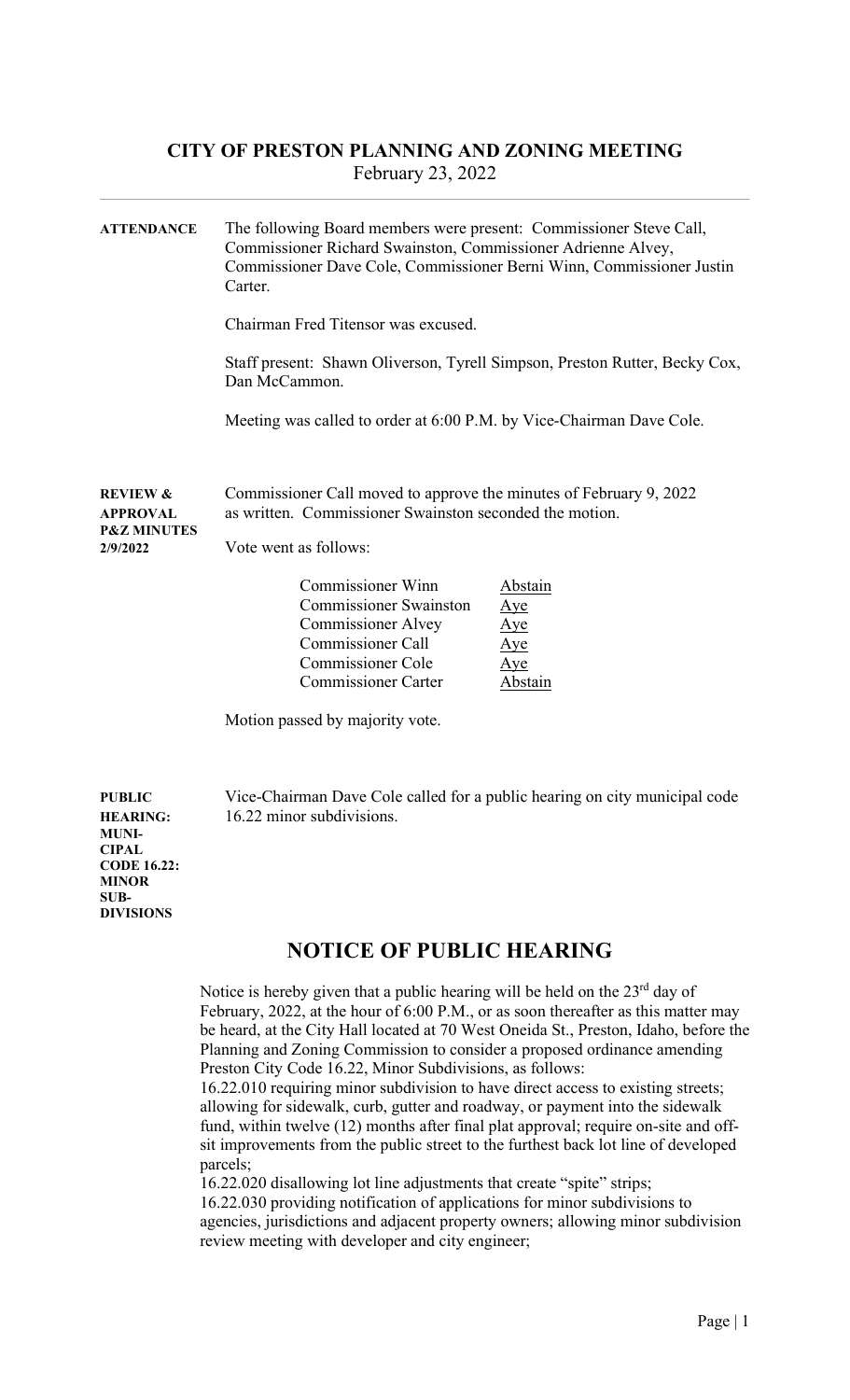## CITY OF PRESTON PLANNING AND ZONING MEETING February 23, 2022

16.22.040 Review and recommendation of preliminary plat to the Planning and Zoning Commission for recommendation of approval, approval with conditions, or denial;

Add 16.22.050 Preliminary Plat Standards of Review

16.22.060 Eliminating preliminary plat approval, approval with conditions or denial by the city engineer;

Add 16.22070 Final Plat Application Standards

Add 16.22.080 Commission Action: Final Plat to require Final Plat review and recommendation to the Planning and Zoning Commission for recommendation of approval, approval with conditions, or denial'

Add 16.22.090 Time Limitations

Add 16.22.100 Acceptance of Final Plat

Add 16.22.110 City Council Action: Final Plat allowing City Council to act upon the report of the commission within thirty (3) days of commission's report; 16.22.120 removing verbiage referring final plat conformance.

A copy of a proposed ordinance is on file with the city clerk at the above address and copies of the same may be obtained from that office from and after February 2, 2022.

All persons present at the public hearing will be given the opportunity to be heard. Written comments and objections may be submitted to the City Clerk at the above address prior to the public hearing, and the same shall be considered by the Commission in its deliberations.

Linda Acock, City Clerk

Vice-Chairman Cole explained the procedures for a public hearing and invited City Engineer Tyrell Simpson to explain the changes made to the minor subdivision code. Mr. Simpson stated that the major changes involved adding a requirement to build infrastructure, including a road, to the back of the lot and changing the application process to require that the preliminary plat and the final plat be approved by Planning and Zoning.

Vice Chairman Cole called for public comments or written comments. There were none.

Commissioner Winn moved to close the public hearing. Commissioner Call seconded the motion. Vote was unanimous.

Vice Chairman Cole asked City Attorney Preston Rutter for any comments. Mr. Rutter stated that there was an insignificant change to a code reference that needed to be added but otherwise there were no issues with the new wording. The commissioners agreed that this reference should be added.

Commissioner Winn moved to recommend to city council approval of the changes to Preston City Municipal Code 16.22 Minor Subdivisions. Commissioner Carter seconded the motion.

Vote went as follows:

| Commissioner Winn             | Aye |
|-------------------------------|-----|
| <b>Commissioner Swainston</b> | Aye |
| <b>Commissioner Alvey</b>     | Aye |